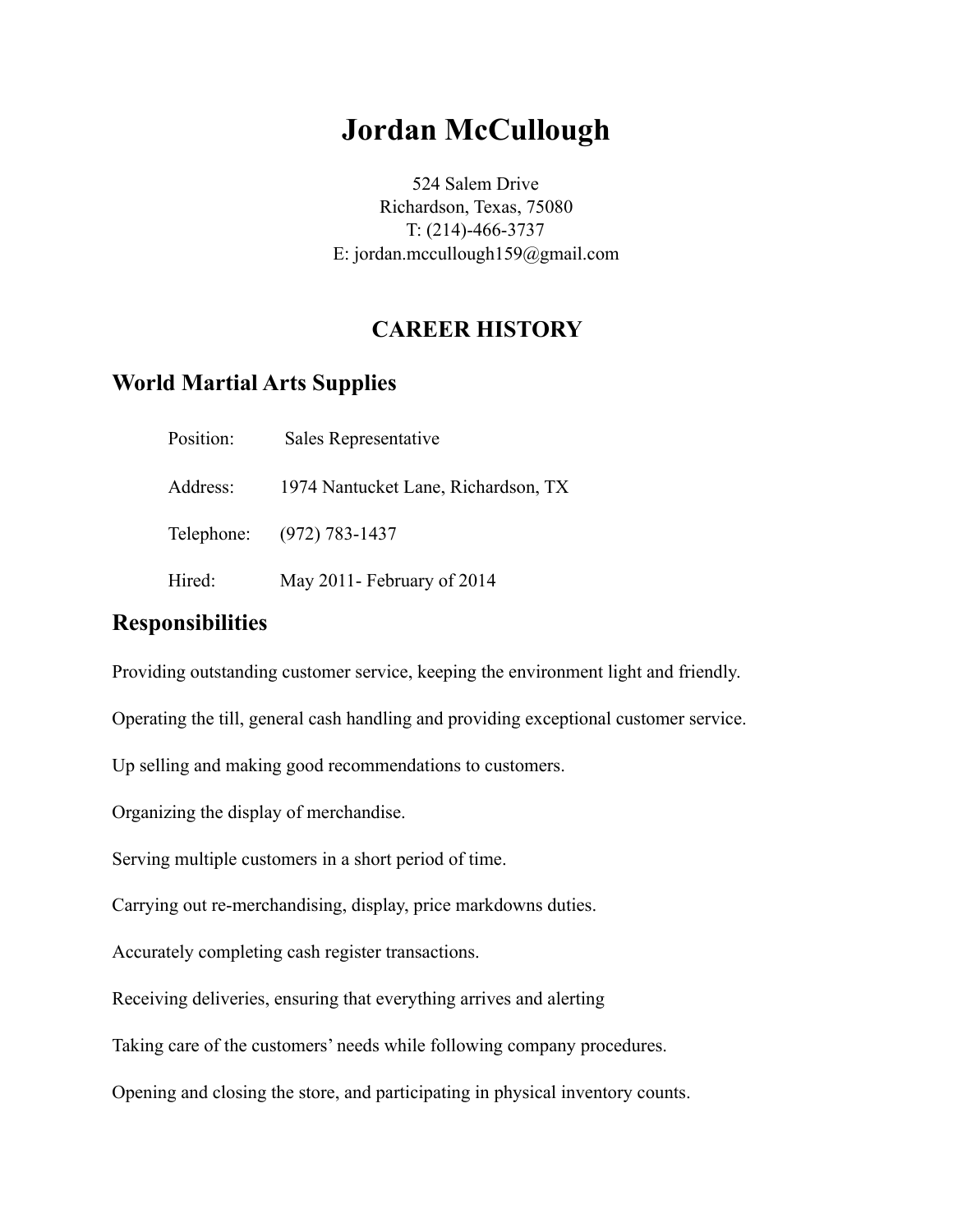#### **Starbucks Coffee**

| Position: | Barista                                 |
|-----------|-----------------------------------------|
| Address : | 101 W Campbell Rd, Richardson, TX 75080 |
|           | Telephone: (972) 231-1371               |
| Hired:    | September 2014 - May 2017               |

#### **Responsibilities**

Anticipating customer needs by constantly evaluating the environment and customers for cues.

Communicates information to manager so that the team can respond as necessary to create the best possible customer experience.

Assists with new employee training by positively reinforcing successful performance and giving respectful and encouraging coaching as needed.

Maintains consistent attendance and punctuality.

Contributes to positive team environment by recognizing alarms or changes in employee morale and performance and communicating them to the store manager.

Follows operational policies and procedures including those for cash handling and safety and security, to ensure the safety of all employees during the shift.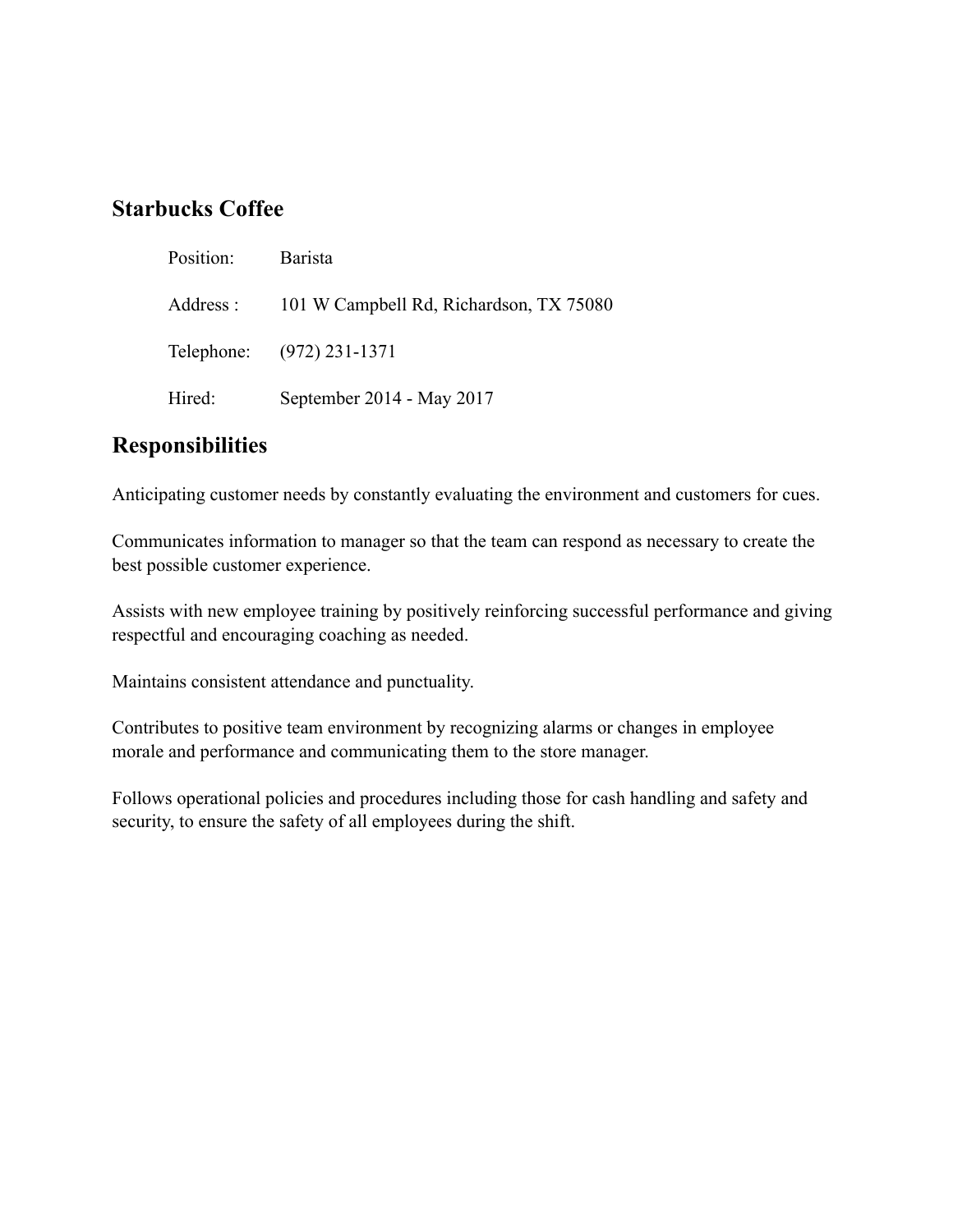#### **Torchy's Tacos**

| Position: | Food Expeditor/Cashier                            |
|-----------|---------------------------------------------------|
| Address:  | 300 W Campbell Rd Suite 160, Richardson, TX 75080 |
|           | Telephone: (972) 234-4391                         |
| Hired:    | August 2017 - Present                             |

#### **Responsibilities**

Expedites all food orders that come to the kitchen.

Is the liaison between the FOH and BOH.

Practices proper food safety and HACCP techniques, follows FIFO rules.

Properly sets up station according to diagram with appropriate backups to get through their shift.

Properly breaks down station and cleans for the next shift, restocks if necessary.

Double checks to go orders.

Keeps kitchen clean and organized including the walk in.

Details kitchen equipment daily.

Clear understanding of the recipe bible and how to care for it.

Keep station clean while working, line sweeps.

Communicates with grill and taco and fry when tacos are not up to Torchy's standards.

May only run food in non-busy times.

May be asked to assist with other duties outside of this job description.

Communicates ticket times to kitchen and management.